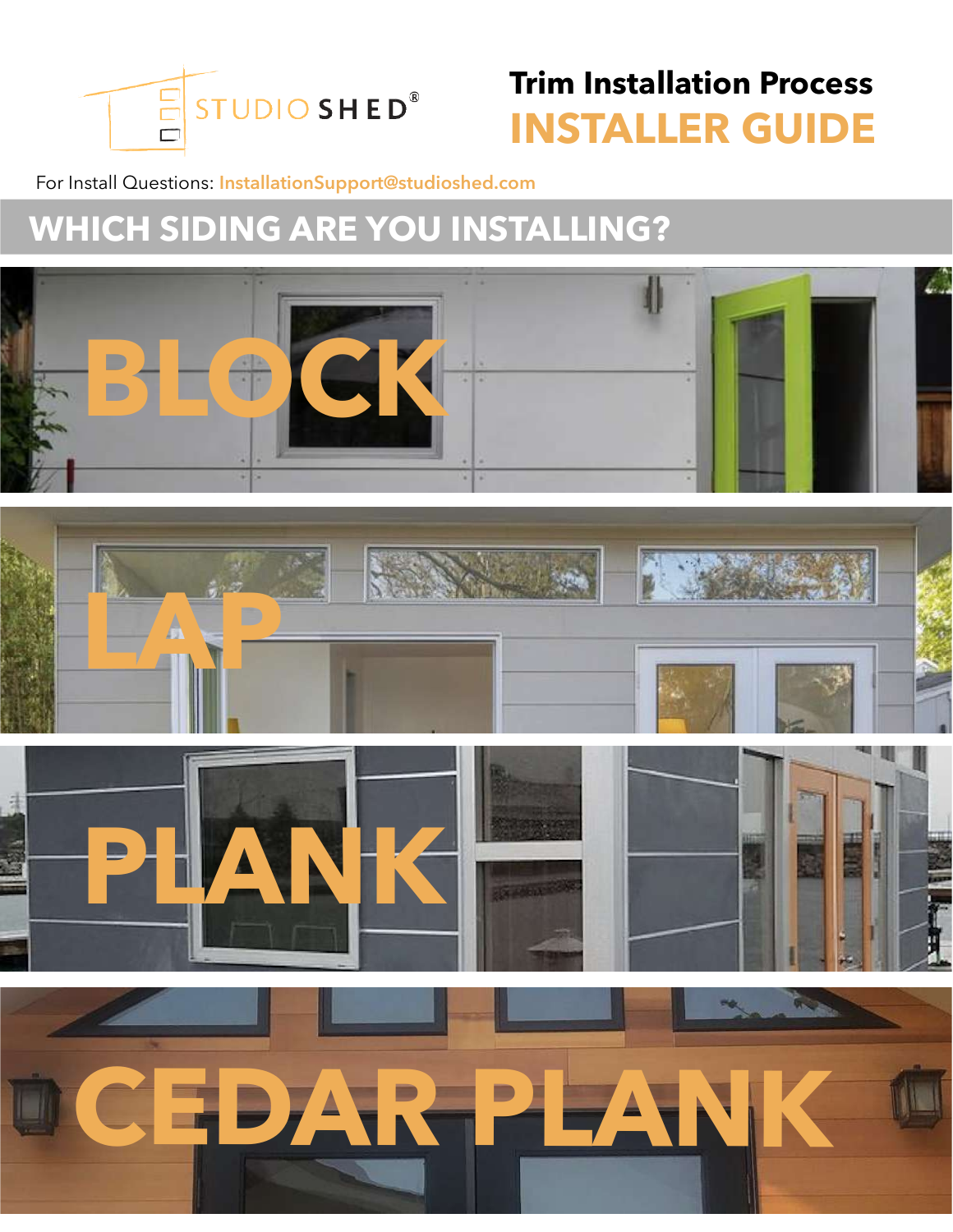

## **Trim Installation Process BLOCK SIDING**

For a more detailed set of instructions, please refer to our **BLOCK INSTALL GUIDE**. For this installation, you will need a carpenters level, measuring tape, nail gun, and a saw or snips to cut through the metal. **DO NOT USE TRIM AROUND WINDOWS.**

https://www.studio-shed.com/wp-content/uploads/2015/03/Sig-Series-Block-Siding-Install-v1b.pdf









### **Follow these steps for Block Siding:**

• Install **Base Drip Edge** around entire building - **Profile C**. Cut corners at **45°**. Square cut at door openings, **overhang 1/2"**. Splice trim in least visible locations. Use nail gun and **3/4" galv**. nails every **12" OC** (except **on cladding, use glue)**. Use **ZIP Tape along top edge.** \*Remove protective plastic prior to installation.

• Install **Door Casing J Channel** - **Profile G** if needed. **Miter top corners** at **45°** angles. Use nail gun with **3/4" galv.** nails and a carpenters level. Trim will **extend 1/2"** into rough door opening and **overlap door jamb 1/4". Caulk** the inside seam between jamb and casing. Use **ZIP Tape** along outside long edge of trim.

• Install **Corner Caps** - **Profile B or H**. Do not use nails, **use glue**. Measure from the top of the **drip-edge kick-out** (trims will overlap) to **top of wall sheathing**. Miter cut the short legs to fit slope of roof on each side, **7°**. Short leg will be on side of shed. **Painter's tape** can be used to hold trim while glue dries.

• Install **Siding Reveal** - **Profile E**. Reference your **Installation Drawings** and take measurements from drip edge kick out. Snap **chalk lines** on all 4 sides to ensure **accurate spacing / alignment**. Repeat for vertical reveals. Working from **one side to the othe**r, use a nail gun to nail **3/4" brad** nails **12" OC** and no more than **1/4" from edge** of metal. Stagger nails from top to bottom. On **top trim strips**, **nail ONLY the bottom edges**,top edges will be exposed.

• Install **Block Panels** - use a carpenters level. Refer to **Installation Drawings and back of panel** for **designated locations**. Starting in a bottom corner, use a nail gun and **1-1/2" brad** nails to **secure panel** to the wall. Nail a **maximum 3/16"** from the predrilled hole. Use a philips bit to install decorative **washers and screws**, these will hide the nails.

• Follow the previous steps to **finish the rest** of the panels. Use a **1/2" spacer block** to separate panels evenly. Block siding around doors will slide into J Channel casing - Profile G. Measure and cut trapezoidal panels for top of side walls and around windows. **DO NOT USE TRIM AROUND WINDOWS.**



**3/4" 18 Gauge Brad Nails** (Metal trim) **FASTENERS: 1 1/2" 16 Gauge Brad Nails** (Hardie Siding) **Decorative Screws & Washers**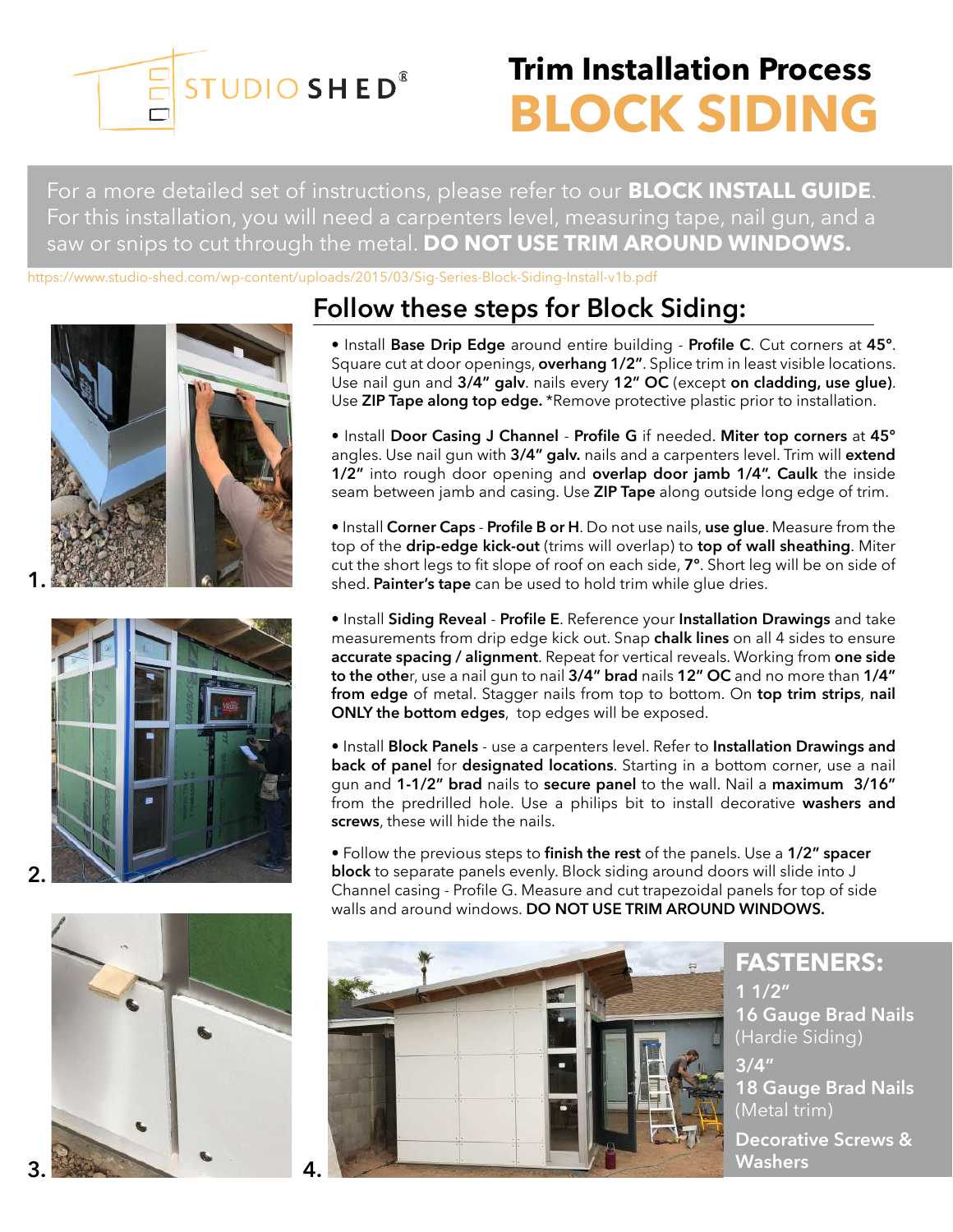

# **Trim Installation Process LAP SIDING**

For a more detailed set of instructions, please reference James Hardie **LAP INSTALL GUIDE.** You will need a carpenters level, measuring tape, nail gun, and saw or snips to cut through the metal. **DO NOT USE TRIM AROUND WINDOWS.**

https://www.studio-shed.com/wp-content/uploads/2020/09/Installation-james-hardie-lapsiding.pdf









### **Follow these steps for Lap Siding:**

• Install **Base Drip Edge** around entire building - **Profile C**. Cut corners at **45°**. Square cut at door openings, **overhang 1/2"**. Splice trim in least visible locations. Use nail gun and **3/4" galv**. nails every **12" OC**. Use **ZIP Tape along top edge.** \*Remove protective plastic prior to installation.

• Install **Door Casing J Channel** - **Profile O** if needed. **Miter top corners** at **45°** angles. Use nail gun with **3/4" galv.** nails and a carpenters level. Trim will **extend 1/2"** into rough door opening and **overlap door jamb 1/4". Caulk** the inside seam between jamb and casing. Use **ZIP Tape** along outside long edge of trim.

• Install **Corner Caps** - **Profile B or H**. Do not use nails, **use glue**. Measure from the top of the **drip-edge kick-out** (trims will overlap) to **top of wall sheathing**. Miter cut the short legs to fit slope of roof on each side, **7°**. Short leg will be on side of shed. **Painter's tape** can be used to hold trim while glue dries.

• Install vertical **J Channel - Profile O**. **Refer to install drawings.** Measure necessary heights **from top of drip edge kick-out** and use hacksaw or chop saw with **high tooth count**. Cut vertical **J-Channel - Profile O** to fit. Use a carpenters level and nail gun to secure trim to shed every **12" OC** with **3/4" brad** nails**.**

• Install **Starter Block** (cut from spare board) and **First Course -** Slide bottom piece of **siding into the J-Channel**. Bottom edge will sit on **top of drip edge kick out**. Using a carpenters level and a nail gun, with **2" galv.** nails, secure the board to the wall **max 3/4" from top** of board and **max 24" OC**. Each board is labled in reference to **install drawings**.

• Install **Second Course** - Using a carpenters level and nail gun, overlap previous course a **minimum 1 1/4"**. Face nail top edge of board with **2" galv**. nails **max 3/4"** from top and **max 24" OC**. Repeat for all full boards.

• Measure along top edge of shed, below rafters **(on angled sides)** and cut a piece of **J-Channel - Profile O** to fit. For best fit, trim long leg at **7°**. Secure to shed using a nail gun and **3/4"** brad nails **12" OC.**

• Measure and trim to fit the remaining triangular siding boards. Attach boards using **instructions outlined above**. J-Channel will cover last row of nails.

• Measure and cut **J-Channel - Profile O** - to cover exposed edges of siding, **top and corners** of shed. Slide trim over lap siding so it fits tight, long leg will be hidden behind siding. Use a carpenters level and a nail gun and **2" galv**. nails to secure the trim to the siding **max 1/4"** from edge of board. Repeat for all exposed edges (corners and top) **DO NOT USE TRIM AROUND WINDOWS.**

#### **FASTENERS:**

**2" 6D or 8D Galvinized Ring Shank Nails -** for panels **3/4" 18 Gauge Brad Nails -** for metal (not corner cap)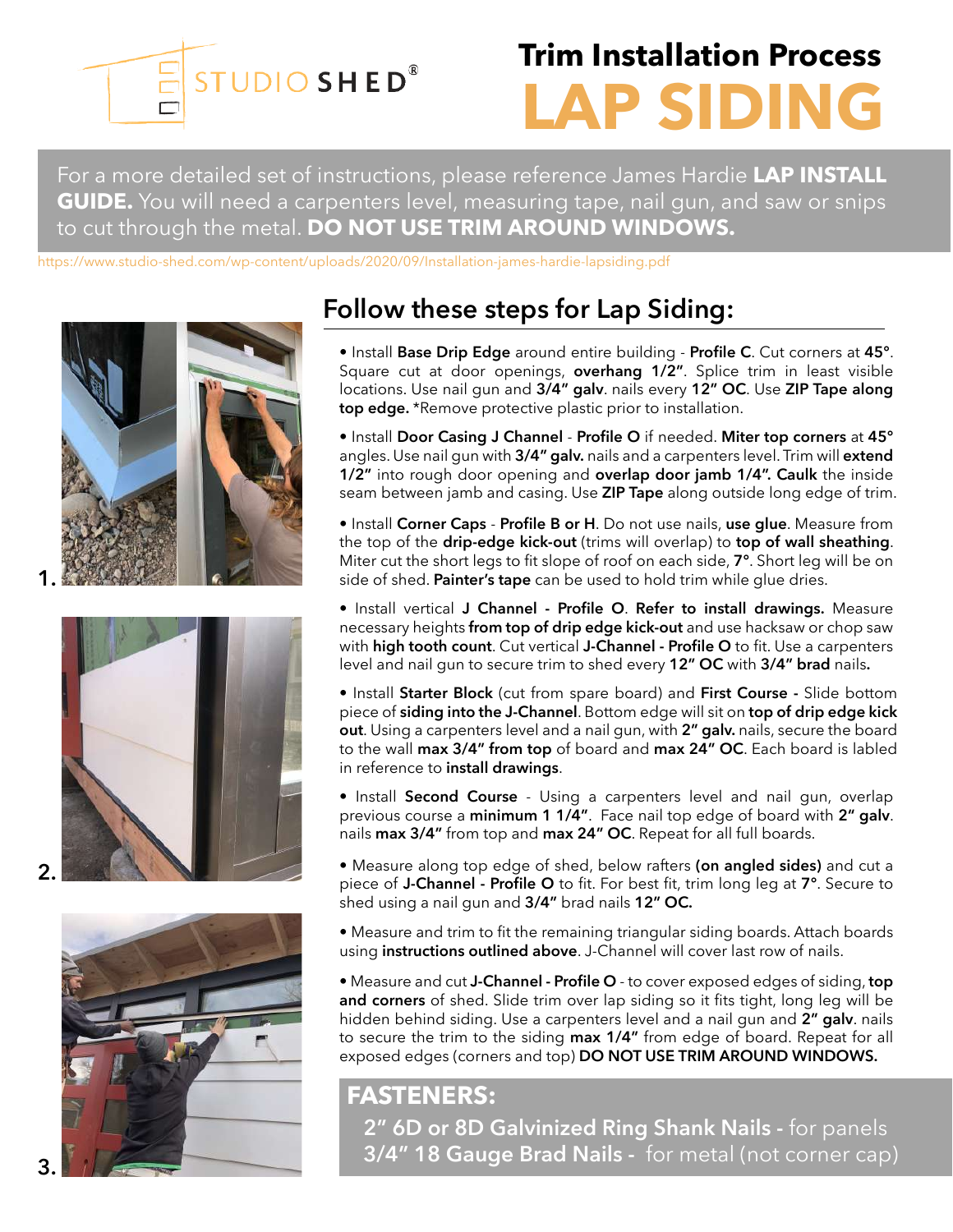

## **Trim Installation Process PLANK SIDING**

For a more detailed set of instructions, please refer to our **PLANK INSTALL GUIDE.** For this installation, you will need a carpenters level, measuring tape, brad nailer, and something to cut through the metal. **DO NOT USE TRIM AROUND WINDOWS.**

https://studio-shed.com/wp-content/uploads/2015/08/Plank-Siding-Install-v1.pdf







### **Follow these steps for Plank Siding:**

- Install **Base Drip Edge** around entire building **Profile C**. Cut corners at **45°**. Square cut at door openings, **overhang 1/2"**. Splice trim in least visible locations. Use nail gun and **3/4" galv**. nails every **12" OC**. Use **ZIP Tape along top edge.** \*Remove protective plastic prior to installation.
- Install **Door Casing J Channel Profile G** if needed. **Miter top corners** at **45°** angles. Use nail gun with **3/4" galv.** nails and a carpenters level. Trim will **extend 1/2"** into rough door opening and **overlap door jamb 1/4". Caulk** the inside seam between jamb and casing. Use **ZIP Tape** along outside long edge of trim.
- Install **Corner Caps** - **Profile B or H**. Do not use nails, **use glue**. Measure from the top of the **drip-edge kick-out** (trims will overlap) to **top of wall sheathing**. Miter cut the short legs to fit slope of roof on each side, **7°**. Short leg will be on side of shed. **Painter's tape** can be used to hold trim while glue dries.
- Install vertical **J Channel Profile G**. **Refer to install drawings.** Measure necessary heights **from top of drip edge kick-out** and use hacksaw or chop saw with **high tooth count**. Cut vertical **J-Channel - Profile G** to fit. Use a carpenters level and nail gun to secure trim to shed every **12" OC** with **3/4" brad** nails**.**
- Slide first plank of siding (**bottom back corner)** into the J-Channel. Bottom edge will sit on top of **drip edge kick out**. Use a carpenters level to ensure siding remains level. **DO NOT NAIL CORNER OPPOSITE J-CHANNEL YET**. Face nail **3/8" from top** of plank with **2" galv.** nails.
- Place **Z-Flashing Profile F** on **top of siding** board course. Install with brad nailer along the long end of trim. **Repeat for all full boards**.
- Measure along top edge of shed, below rafters **(on angled sides)** and cut a piece of **J-Channel - Profile G** - to fit. For best fit, cut front edge at **7°**. Secure to shed using a nail gun and **3/4" brad** nails **12" OC**.
- Measure and trim to fit remaining siding planks. Attach planks using **instructions outlined above**. J-Channel will cover top edge of siding.

• Measure and cut **J-Channel - Profile G** - to cover exposed edges of siding, **top and corners** of shed. Slide trim over siding so it fits snugly, long leg will be hidden behind siding. Use a carpenters level and a nail gun with **3/4" brad** nails to secure the trim to the siding **max 1/4"** from edge of board. Repeat for all exposed edges (corners and top) . **DO NOT USE TRIM AROUND WINDOWS.**

#### **FASTENERS:**

**2" 12 Gauge Collated Smooth Shank Galvinized Nails 3/4" 18 Gauge Brad Nails -** for metal (not corner cap)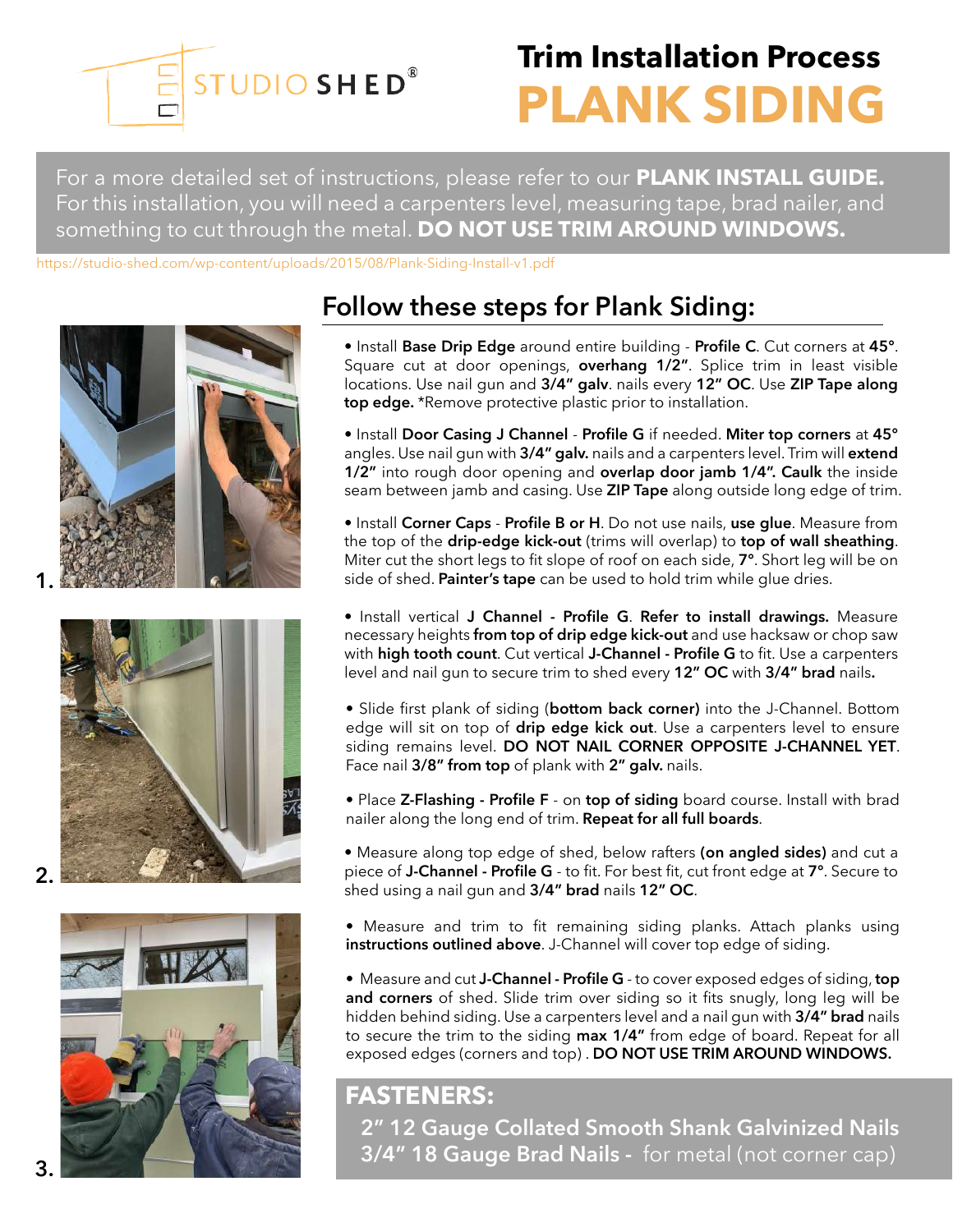

## **Trim Installation Process CEDAR PLANK**

For a more detailed set of instructions, please reference Shakertown's **DOLLY VARDEN GUIDE.** You will need a carpenters level, measuring tape, nail gun, and saw or snips to cut through the metal. **DO NOT USE TRIM AROUND WINDOWS.**

https://www.studio-shed.com/wp-content/uploads/2021/03/Cedar-Plank-Installation-Guidelines.pdf







### **Follow these steps for Cedar Plank Siding:**

• Install **Base Drip Edge** around entire building - **Profile C**. Cut corners at **45°**. Square cut at door openings, **overhang 1/2"**. Splice trim in least visible locations. Use nail gun and **3/4" galv**. nails every **12" OC**. Use **ZIP Tape along top edge.** \*Remove protective plastic prior to installation.

• Install **Door Casing J Channel** - **Profile G** if needed. **Miter top corners** at **45°** angles. Use nail gun with **3/4" galv.** nails and a carpenters level. Trim will **extend 1/2"** into rough door opening and **overlap door jamb 1/4". Caulk** the inside seam between jamb and casing. Use **ZIP Tape** along outside long edge of trim.

• Install **Corner Caps** - **Profile B or H**. Do not use nails, **use glue**. Measure from the top of the **drip-edge kick-out** (trims will overlap) to **top of wall sheathing**. Miter cut the short legs to fit slope of roof on each side, **7°**. Short leg will be on side of shed. **Painter's tape** can be used to hold trim while glue dries.

• Install vertical **J Channel - Profile G**. **Refer to install drawings.** Measure necessary heights **from top of drip edge kick-out** and use hacksaw or chop saw with **high tooth count**. Cut vertical **J-Channel - Profile G** to fit. Use a carpenters level and nail gun to secure trim to shed every **12" OC** with **3/4" brad** nails**.**

• Slide bottom piece of siding into the J-Channel. Bottom edge will sit on **top of drip edge kick out.** Use a carpenters level to ensure siding remains level. **DO NOT NAIL CORNER OPPOSITE J-CHANNEL YET**. Blind nail into top groove using **2" galv**. nails. If nail deflects, remove and re-nail.

• Install **Second Course** - Loose fit plank on top of first course. Fit tongue and groove together, use a **scrap piece of siding and a hammer** to ensure planks fit **tight to each other**. This may have to be repeated as nails are installed.

• Cut and **stagger cedar plank lengths** for best look. Use best looking planks on most visible parts of shed.

• Measure along top edge of shed, below rafters **(on angled sides)** and cut a piece of **J-Channel - Profile G** - to fit. For best fit, cut front edge at **7°**. Secure to shed using a nail gun and **3/4" brad** nails **12" OC**.

• Measure and trim to fit remaining siding planks. Attach planks using **instructions outlined above**. J-Channel will cover top edge of siding.

• Measure and cut **J-Channel - Profile G** - to cover exposed edges of siding, **top and corners** of shed. Slide trim over siding so it fits snugly, long leg will be hidden behind siding. Use a carpenters level and a nail gun with **3/4" brad** nails to secure the trim to the siding **max 1/4"** from edge of board. Repeat for all exposed edges (corners and top) . **DO NOT USE TRIM AROUND WINDOWS.**

#### **FASTENERS:**

**2" 6D or 8D Galvinized Ring Shank Nails -** for planks **3/4" 18 Gauge Brad Nails -** for metal (not corner cap)